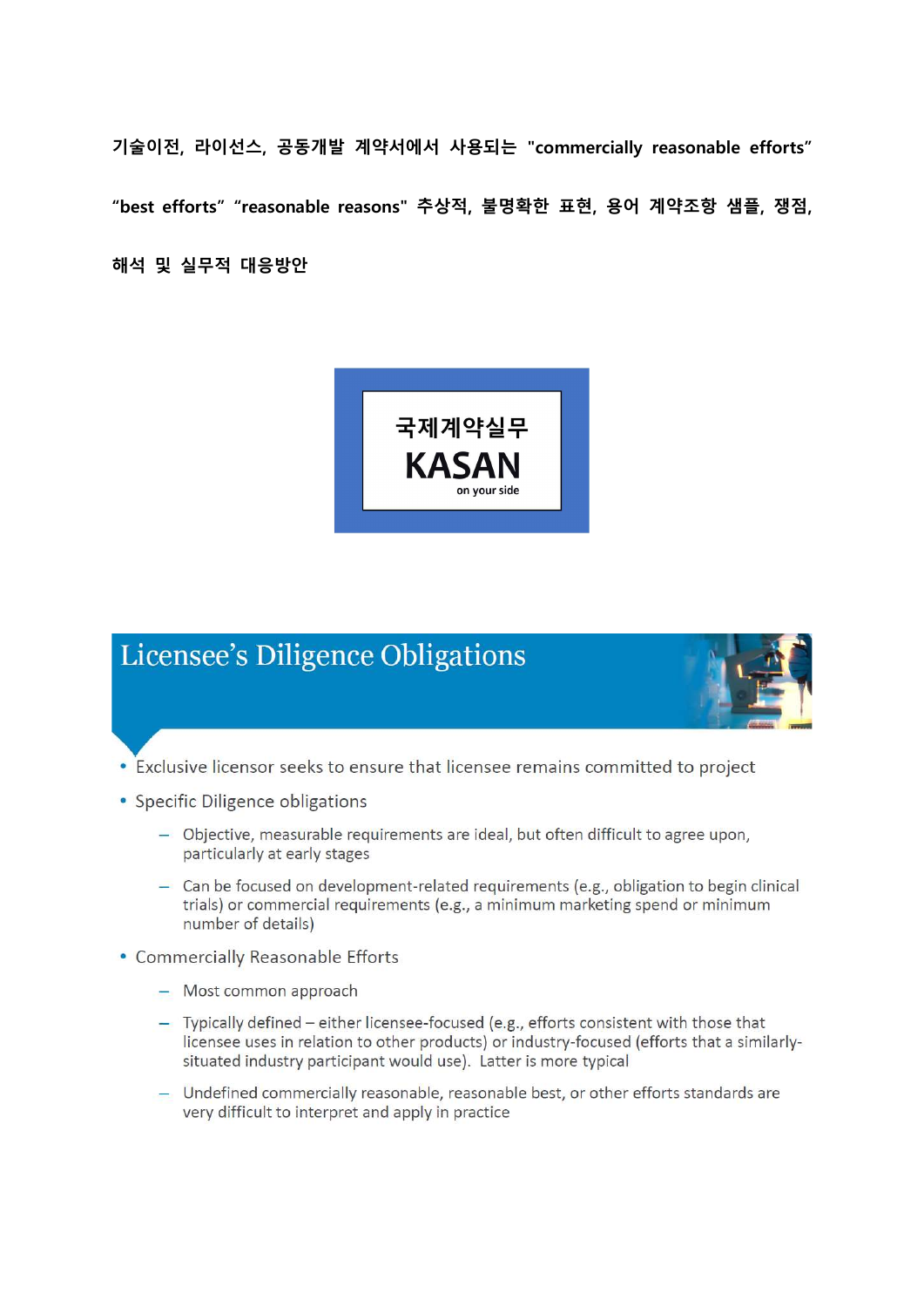## 영문 계약조항 샘플

Example: "Commercially Reasonable Efforts" means efforts that are consistent with the type and scope of efforts that a similarly-situated company within the pharmaceutical industry would devote to a product of similar risk profile and profit potential, but in no event less than the type and scope of efforts that the applicable Party would devote to any of its other products of similar risk profile and profit potential. Without limiting the foregoing, Commercially Reasonable Efforts require that such Party: (i) assign responsibility for the relevant activities to specific employees who are responsible for progress and monitor such progress on a regular basis; (ii) set and consistently seek to achieve specific and meaningful objectives and timelines for carrying out such activities; and (iii) consistently make and implement decisions and allocate resources consistent with the efforts described above.

Example: 1.22 "Commercially Reasonable Efforts" means, from to time to time with respect to the performance at such time of any Development, Commercialization or other obligation of a Party under this Agreement that expressly requires efforts characterized as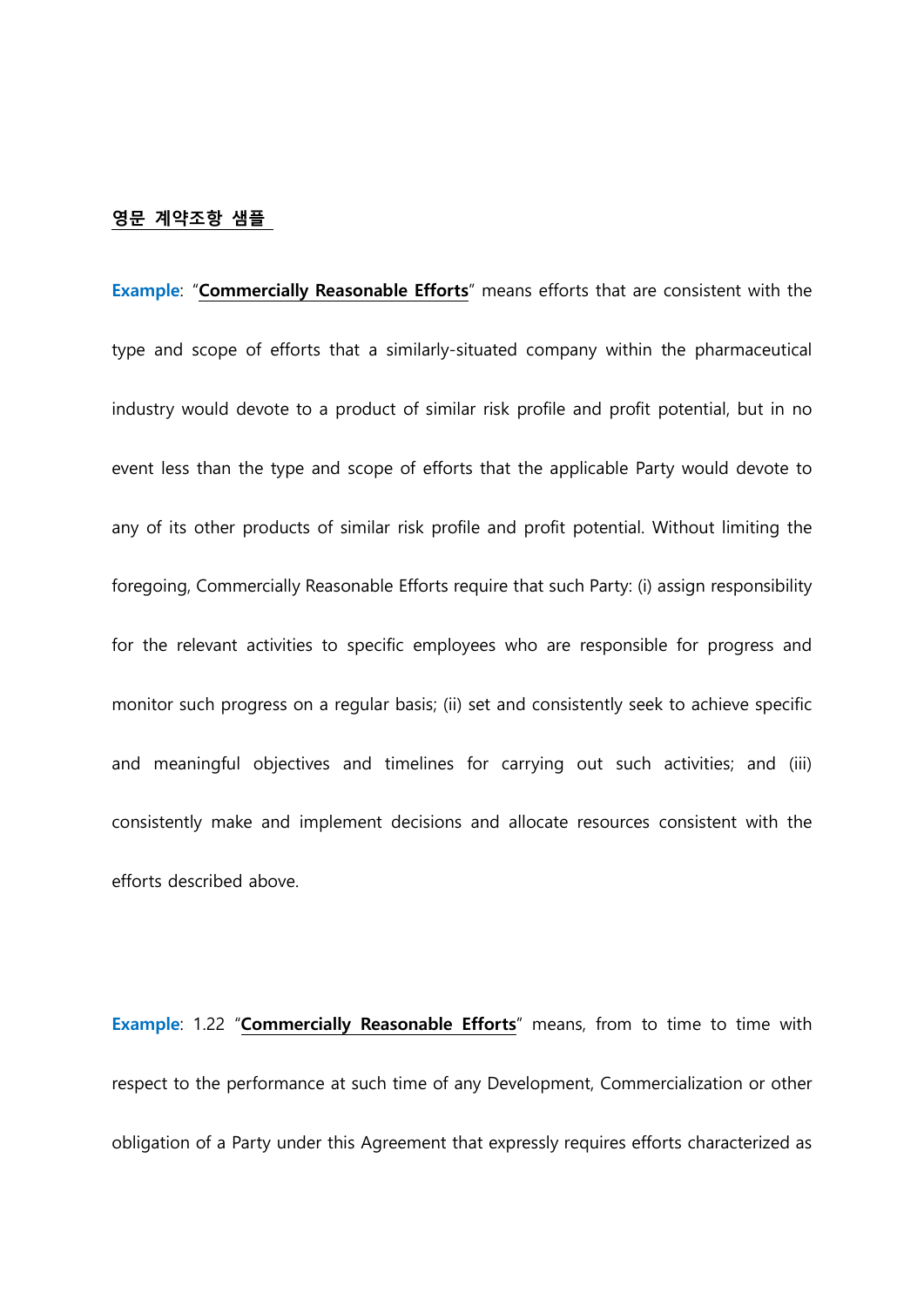such, the performance by such Party of such obligation by expending reasonable, diligent, good faith efforts to accomplish such obligation as a similarly situated pharmaceutical company would use to accomplish a similar obligation under similar circumstances through the exercise of reasonable business judgment, where the assessment of being similarly situated would be undertaken by reference to company size and financial position, competitive factors in the relevant market relating to the proprietary position of the relevant product in terms of market and profit potential, the safety and effectiveness profile of the relevant product, strategic value, and applicable regulatory matters; provided, that, with respect to the Development and Commercialization of the Compound or the Product, such efforts shall be substantially equivalent to those efforts and resources that a pharmaceutical company would generally devote to its own internally discovered compounds or products of similar market and profit potential, safety and effectiveness profile, strategic value, and regulatory matters at a similar stage in their development or life cycle, with respect to which it does not owe license payments, milestone payments, royalties or similar financial obligations to licensors or other Persons, and based on conditions then prevailing, with the goal of maximizing the revenue potential of such compounds or products. Commercially Reasonable Efforts shall be determined on a country by country basis.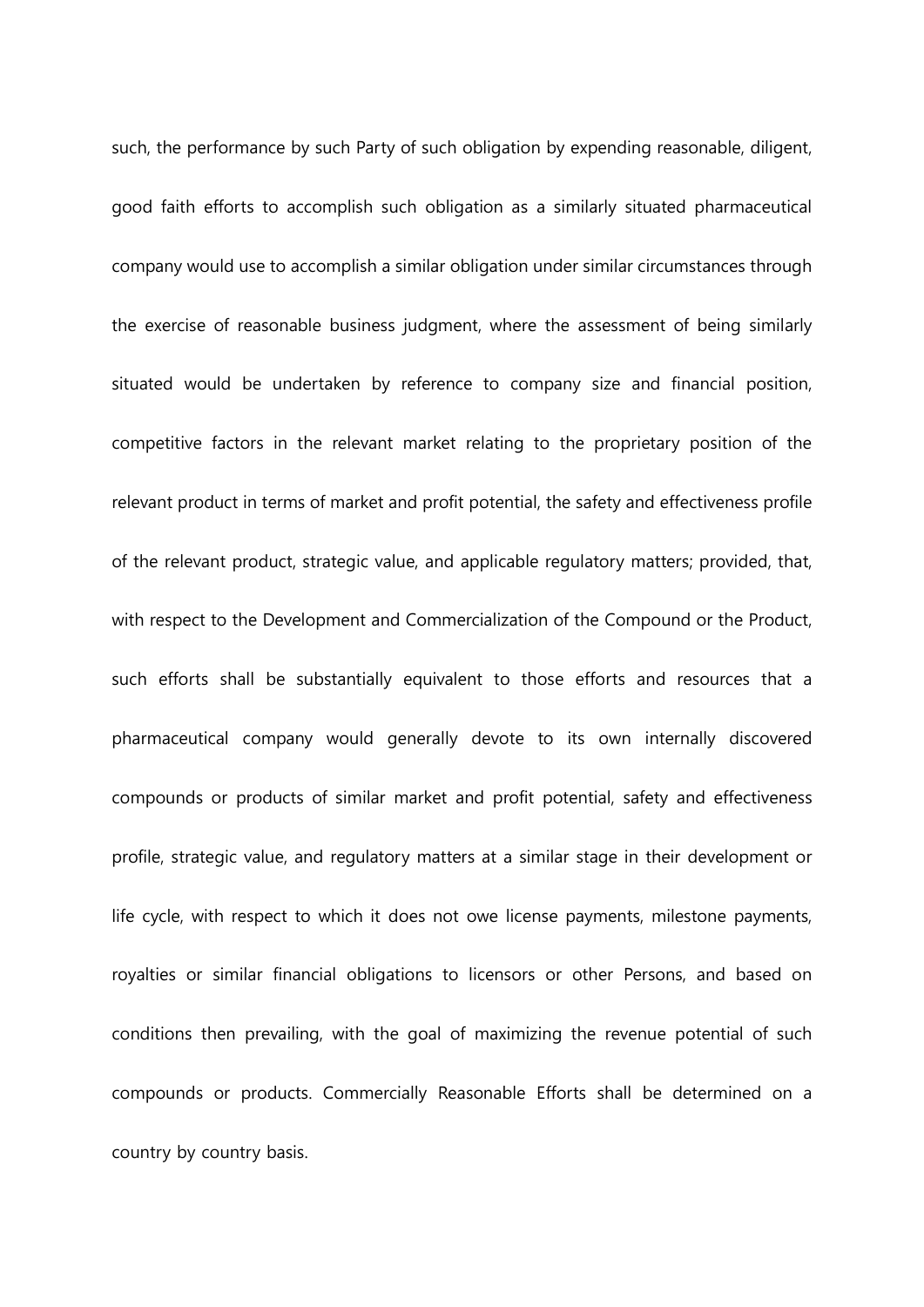Example: Each party agreed to use best efforts to take all actions necessary or desirable to consummate the transactions contemplated by this Agreement.

Example: Either Party shall have the right to terminate this Agreement, provided that the Party intending to terminate the Agreement shall provide one hundred twenty (120) days prior written notice to the other Party and a **reasonable reason** for termination of this Agreement.

### 1. 불명확한 영문 표현을 포함한 계약조항

불명확하고 추상적인 표현은 가능하면 계약서에 사용하지 않는 것이 바람직합니다. 그러 나 회피하고 싶어도 "갑"측에서 고수하여 어쩔 수 없는 상황도 있습니다. 예를 들면, 외 국회사와 독점수입판매계약을 체결하면서 국내회사에게 그 제품판매를 위해 가능한 최선 의 노력(best efforts)을 다해야 한다는 조항을 넣을 수 있습니다. 국내회사 노력에도 불구 하고 판매가 부진하면 위 계약조항의 위반여부를 둘러싸고 분쟁이 발생할 수 있습니다.

또한, 합리적인 이유(reasonable reason)를 제시할 수 있다면 언제든지 일정기간 사전 최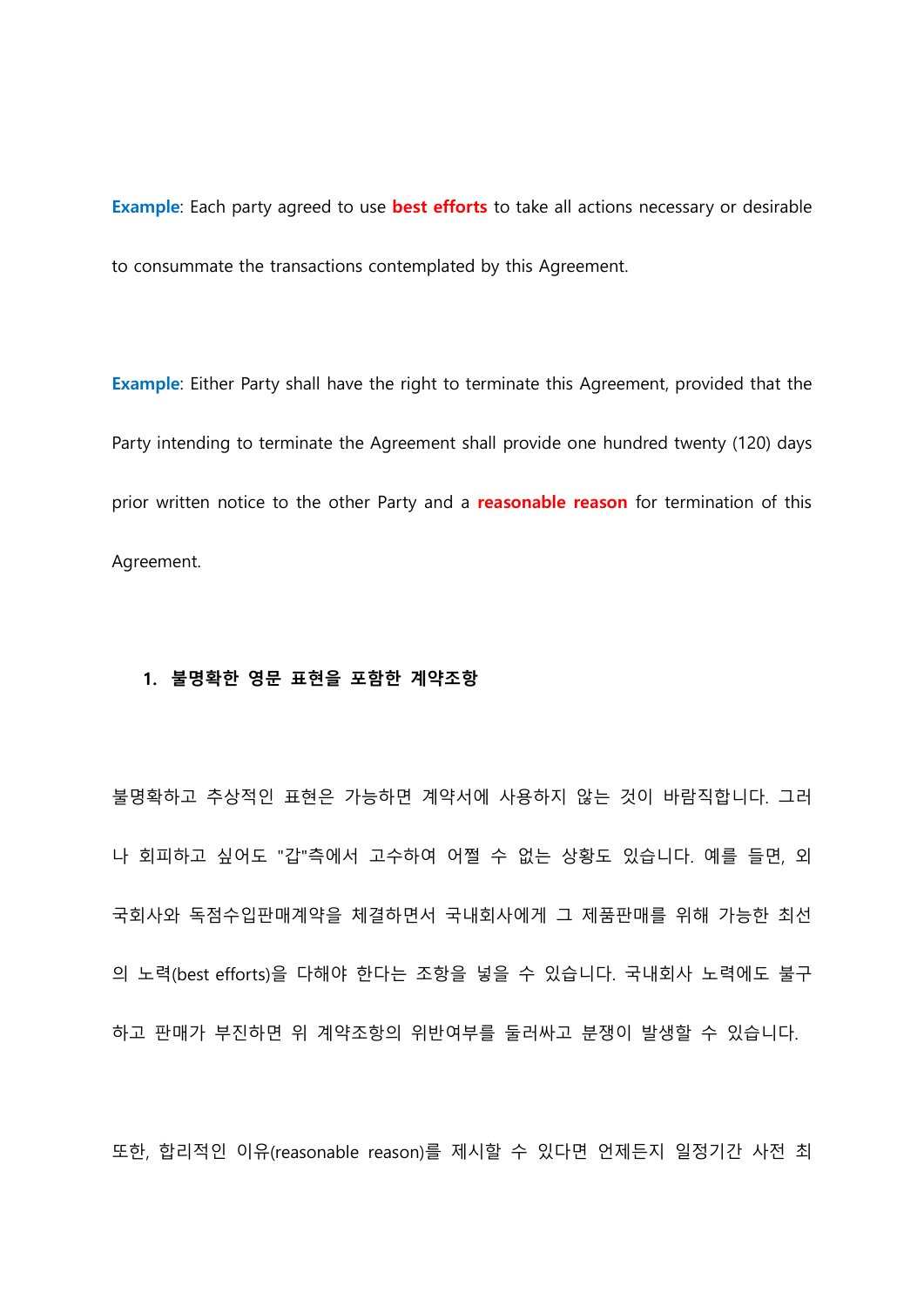고기간을 거쳐 그 계약을 해지할 수 있다는 조항도 분쟁의 소지가 많습니다. 이것도 "을" 은 피하고 싶지만 "갑"측에서 고수한다면 어쩔 수 없습니다.

#### 2. 불명확한 영문표현의 해석

추상적이고 불명확한 용어라고 해도 그 의미와 적용범위를 전혀 짐작할 수 없는 정도는 아닙니다. 통상 계약규범으로서 역할을 할 수 있는 한정된 범위로 해석할 수 있습니다.

예를 들어, "reasonable reason"은 그 계약의 해당업계에서 통용되는 합리적 상식에 기초 한 계약해지 사유로 보아야 할 것입니다. 계약수행이 객관적으로 불가능한 force majeure 는 물론 그보다 약하지만 영미법상의 frustration(우리 법의 사정변경의 원칙을 적용할 만 한 사유 등)에 해당하는 사유라면 이에 해당하여 계약해지를 할 수 있을 것입니다. 나아 가, frustration 보다 더 약한 사유이지만 그와 유사한 정도이거나 그와는 구별될 수 있지 만 계약서에서 명시적으로 열거한 계약해지 사유와 동급으로 판단되는 사유하면 이에 해 당한다고 볼 수 있습니다.

한편, 그보다 더 약한 사유까지 그 스펙트럼을 아무리 확장한다고 해도 일방 당사자가 원하면 언제라도 자유롭게 계약해지를 할 수 있다는 의미로 해석할 수 없습니다. 참고로,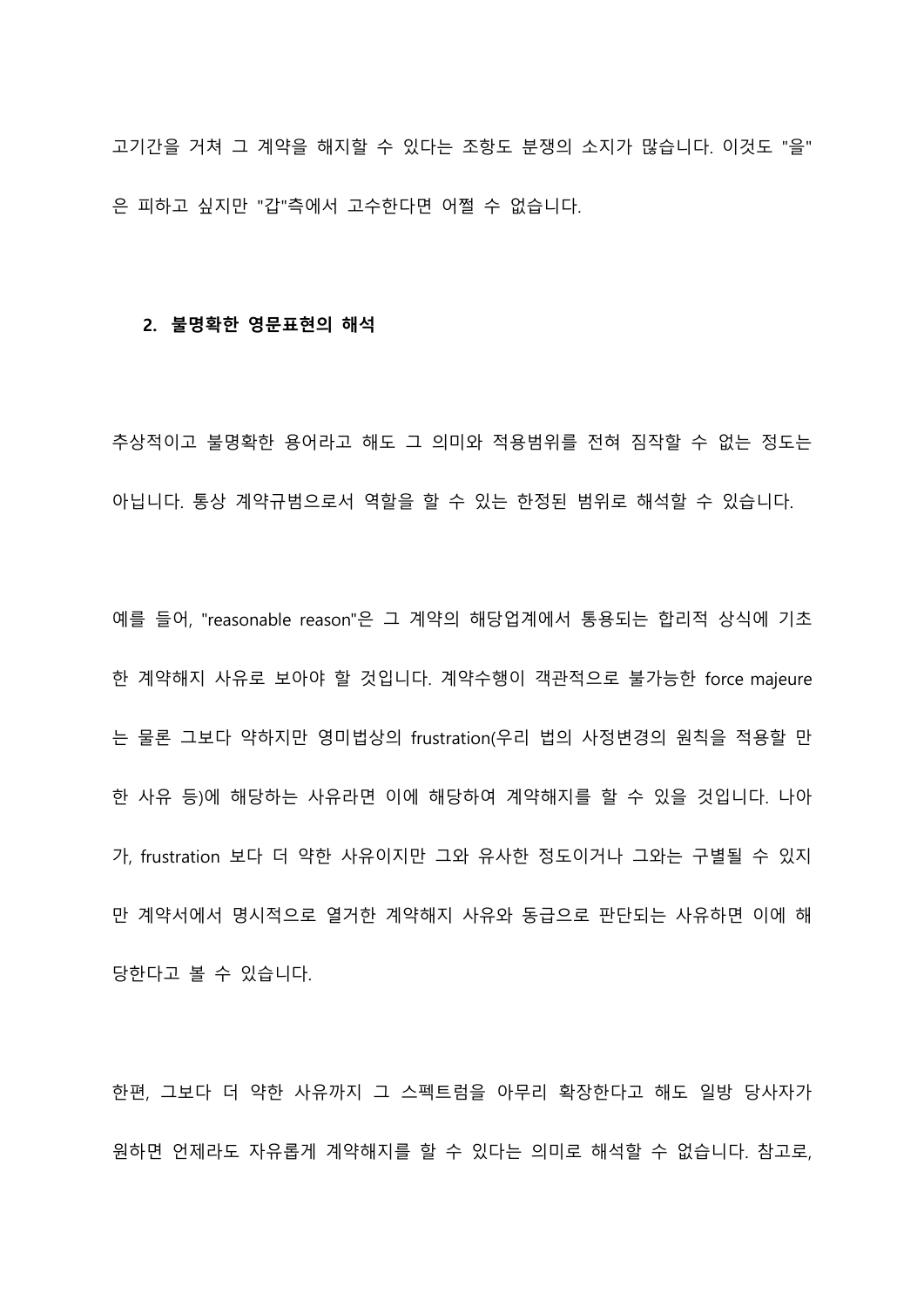임의 해지에 해당하는 영문표현으로는 "termination for convenience at any time" 또는 "termination at will"이라는 분명하게 구별할 수 있는 별도의 계약 문언이 사용됩니다.

한편, "best efforts" 또는 "best endeavours"는 "최선의 노력" 또는 "최대한의 노력"으로 번역될 수 있지만 무한정의 노력을 의미하는 것이 아닙니다. 영미판례법에 따르면, 그 범 위는 자신의 이익과 결과달성을 위한 열망에 따라 행동하는 신중하고 이성적이며 굳게 결심한 사람이 수행할 것을 믿어지는 조치나 단계를 모두 거쳤다면 최선의 노력을 다한 것으로 평가할 수 있습니다. 그보다 더 나아가 심각한 재정적 위험을 감수하거나 자신의 상업적 기반 등을 약화시키면서까지 노력을 다할 필요는 없고, 실패할 것이 명백한 조치 를 취할 것을 요구할 수 없습니다.

#### 3. 실무적 대응방안

계약서에서 추상적, 불명확한 용어를 사용하지 않는 것이 최선입니다. 피할 수 없는 경우 에도 계약 문언의 의미를 미리 알고 대처한다면 그 리스크를 적절하게 관리할 수 있습니 다. 추상적 용어와 동일선상에 있는 것으로 볼 수 있어 그 용어나 표현의 의미를 해석하 는데 기준이 될 수 있는 용어나 표현들을 병렬로 넣어둔다면 큰 도움이 될 것입니다.